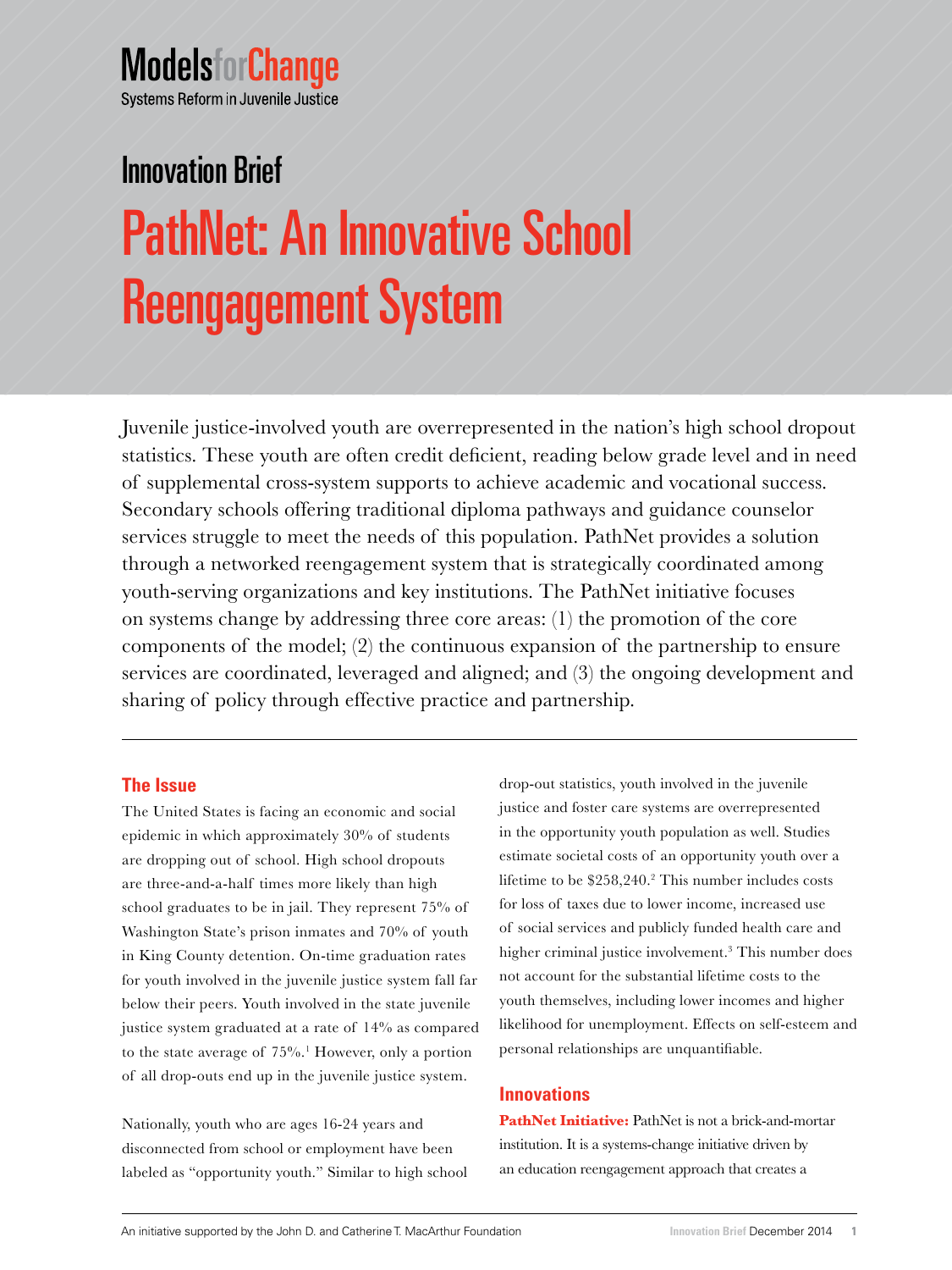system of strategic coordination among youth-serving organizations and key institutions. The mission of PathNet is to expand educational reengagement and career-training opportunities through systemic coordination among youthserving agencies and institutions. The PathNet initiative is research based. It utilizes four cornerstones, policy change, cross-systems coordination and GED*plus* pathways to create effective reengagement pathways for opportunity youth. The four cornerstones are: (1) *A Strength-Based Assessment*, which focuses on the youth's strengths rather than their barriers; (2) *A Student-Driven Plan*, which is designed to apply the strength-based assessment toward the development of a meaningful and individualized plan created by the youth; (3) *A Care Manager*, who is a supportive adult who fosters the youth's education and vocational goals; and (4) *Access and Connection* to education and employment training with the end-goal of a living-wage job and career.

PathNet is guided by an Executive Committee with representation from the justice system, K-12 education, community colleges, community-based organizations, labor and industry and social service agencies. With support from the Models for Change Initiative, the PathNet model has served as the foundation for several successful programs including the PathNet Demonstration Pilot and Washington State's innovative Open Doors Reengagement.

PathNet

A Networked Reengagement System

**GED***plus* **Concept:** PathNet has evolved into an approach to reengage juvenile justice-involved youth who have either dropped out of school and/or have so few credits that receiving a high school diploma is nearly impossible. Traditional education pathways do not meet the diverse needs of this older, under-credited population. The Graduation Equivalency Degree (otherwise known as GED®) or other high school equivalency exams are often the most realistic pathways for reengaging disconnected students in an education and vocational program. PathNet members recognize that the GED® is often stigmatized by society as being a lesser credential when in fact it is an opportunity for further education. PathNet has branded the term "GED*plus*" as a means to shift the concept of the GED® from being an end-product to being a stepping stone for future career and educational opportunities.

While the PathNet four cornerstones represent the fundamental foundation, GED*plus* is the driver that allows youth to move forward academically and vocationally. GED*plus* is defined as a "GED®" with an immediate or embedded "plus" or connection to the next educational/ vocational step, with the end-goal of obtaining a GED®, post-secondary credentials and an ability to earn a living wage. Students enrolled in GED*plus* are expected to complete further education or vocational credentialing. Programs with

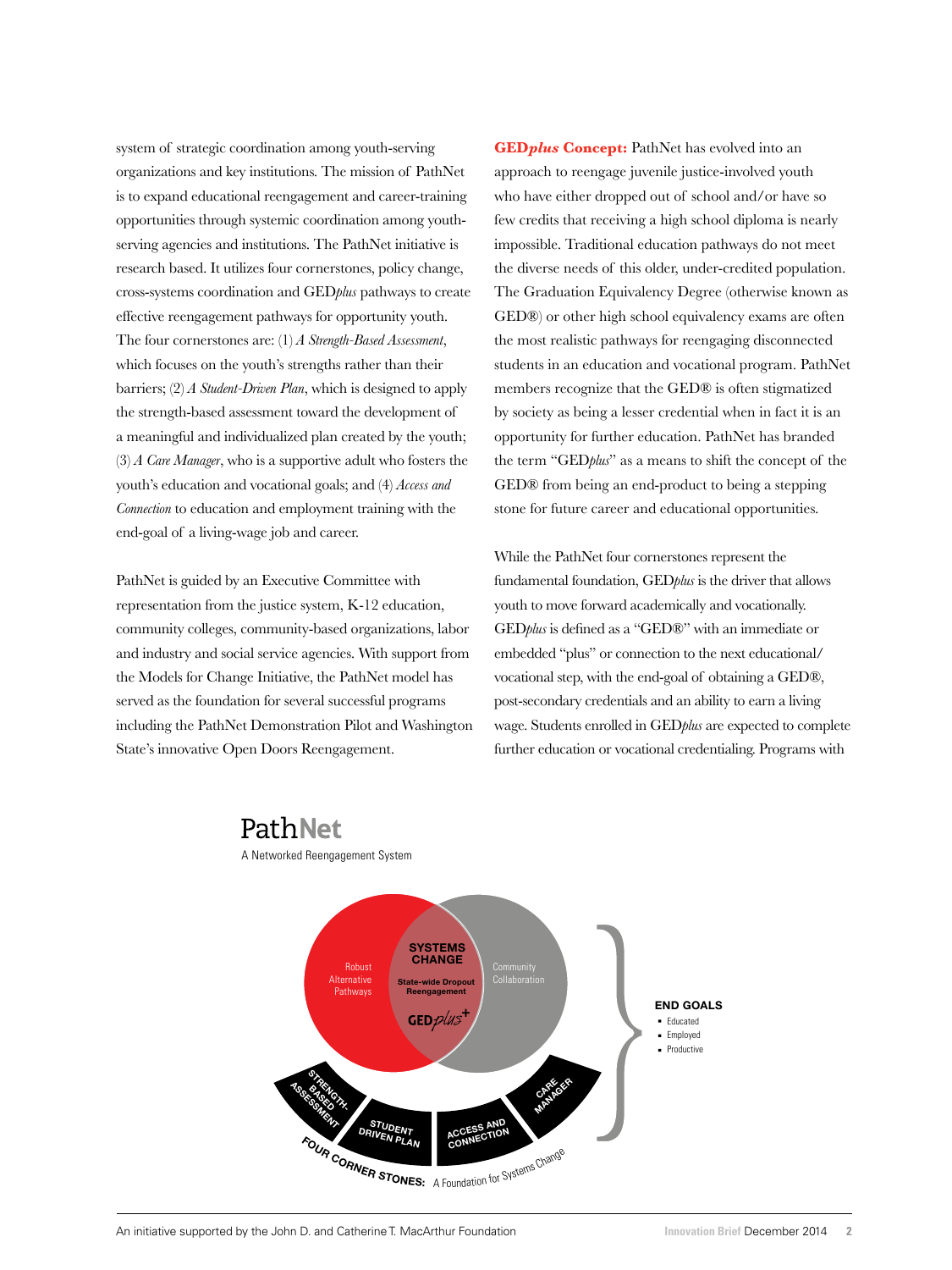

performance-based outcomes, such as GED*plus*, offer older students the flexibility to spend the six hours a day of seat time traditionally required to earn a high school diploma in more meaningful and relevant activities such as job training, employment, childcare, community service and treatment. Through PathNet's Executive Committee advocacy, the GED*plus* concept was integrated into Washington State's Open Doors Youth Reengagement legislation.

PathNet Demonstration Pilot: The two-year pilot program provided an opportunity to prove that PathNet's four cornerstones and emphasis on crosssystems coordination would lead to positive educational, employment and recidivism outcomes for juvenile justiceinvolved youth.YouthSource, a multidisciplinary one-stop shop for youth employment, education and basic-need referrals, served as the primary site for the GED*plus* education and employment services. The target audience consisted of youth involved in the juvenile justice system

who were identified as moderate or high risk for reoffending using the Washington State Juvenile Court Risk Assessment. Youth engaged in the pilot program completed a strengthbased assessment and student-driven plan, and were provided with a care manager to assist them in identifying and enrolling into an education and employment program that met their individual needs. Partners in the program represented multiple youth-serving systems.

#### **Open Doors Youth Reengagement Legislation:**

PathNet members recognized policy change was needed in order to create sustainable reengagement programs for all opportunity youth, including those with criminal histories. In response to this need, PathNet members assisted in drafting and passing legislation (ESSHB1418) in 2010. This legislation allows school districts with programs meeting the strict standards outlined in the Open Doors (1418) Youth Reengagement Implementation Guide to use State Basic Education funding to create reengagement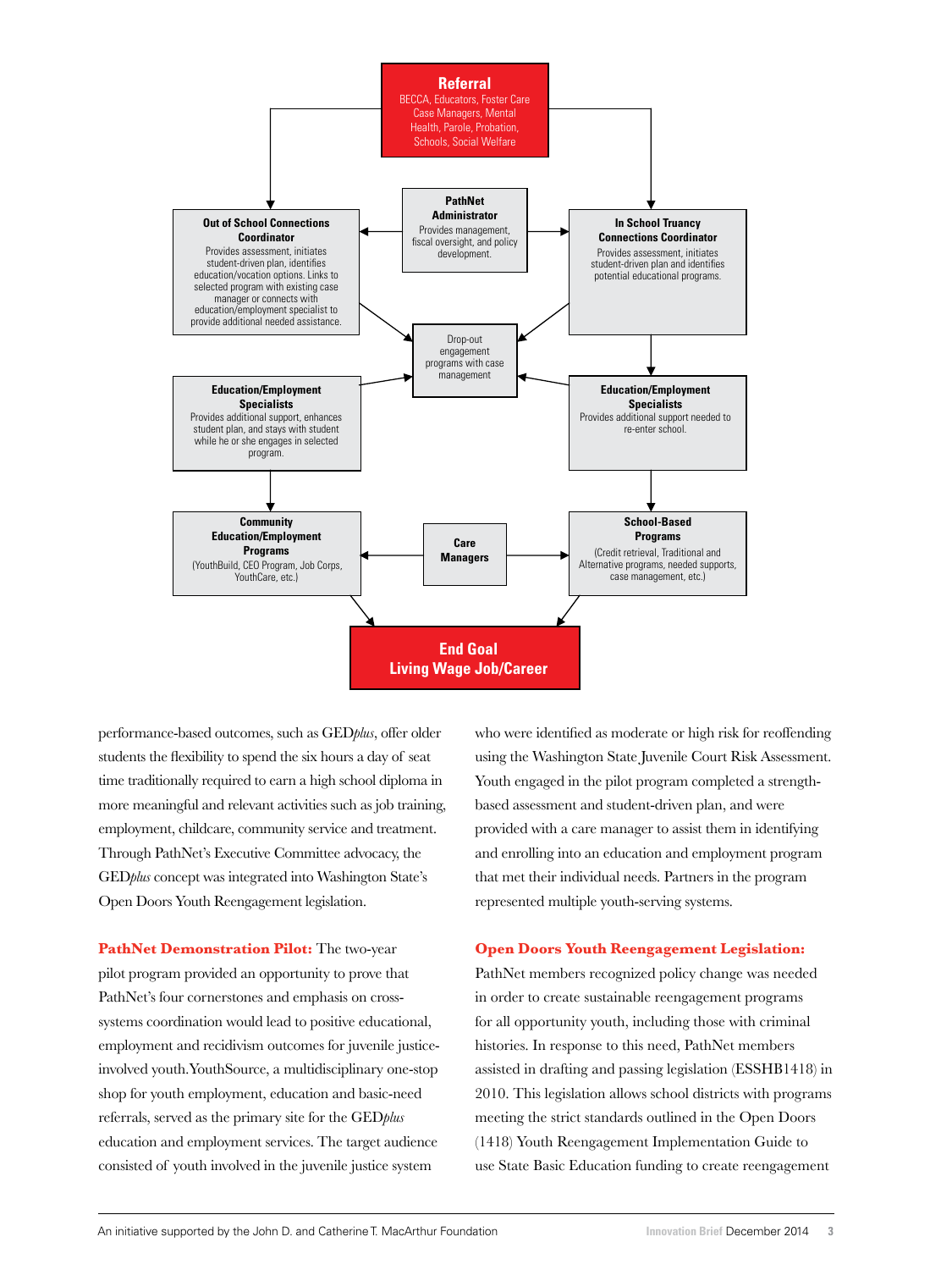

# PathNet Pilot Year Youth GED Acheivement Level (N=189)

GED Plus Involvement for Youth Who Earned a GED in PathNet Pilot (N=112)



# PathNet Pilot Youth by Number of Juvenile Justice Re-Referrals at Six Month Follow-Up (N=211)